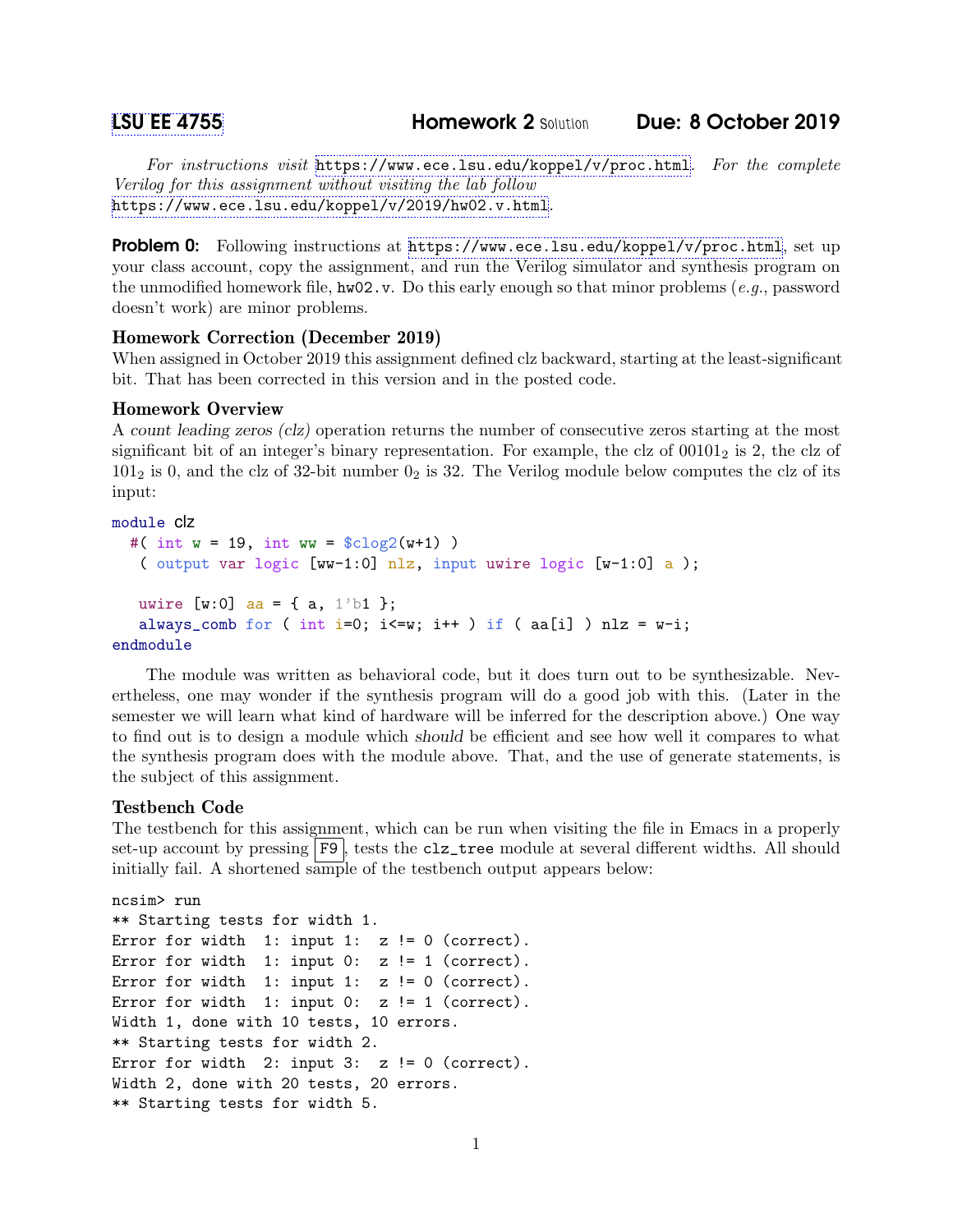```
[snip]
Error for width 17: input 08959: z != 0 (correct).
Width 17, done with 170 tests, 170 errors.
ncsim: *W,RNQUIE: Simulation is complete.
ncsim> exit
Total number of errors: 610
```
The testbench prints the details of the first four errors it finds, and after that prints just one detail time per width. A total for each width and a grand total are printed, see the transcript above.

Use Simvision to debug your modules. Feel free to modify the testbench so that it presents inputs that facilitate debugging.

# Synthesis

The synthesis script, syn.tcl, will synthesize clz (for reference) and clz\_tree (your solution). Each module will be synthesized at three widths, and with two delay targets, an easy 10 ns and a un-achievable 0.1 ns. If a module doesn't synthesize −.001 s is shown for its delay. The script is run using the shell command genus -files syn.tcl, which invokes Cadence Genus. If you would like to synthesize additional modules or sizes edit syn.tcl near the bottom.

The synthesis script shows area (cost), delay, and the delay target in a neat table. Additional output of the synthesis program is written to file spew.log.

Problem 1 on next page.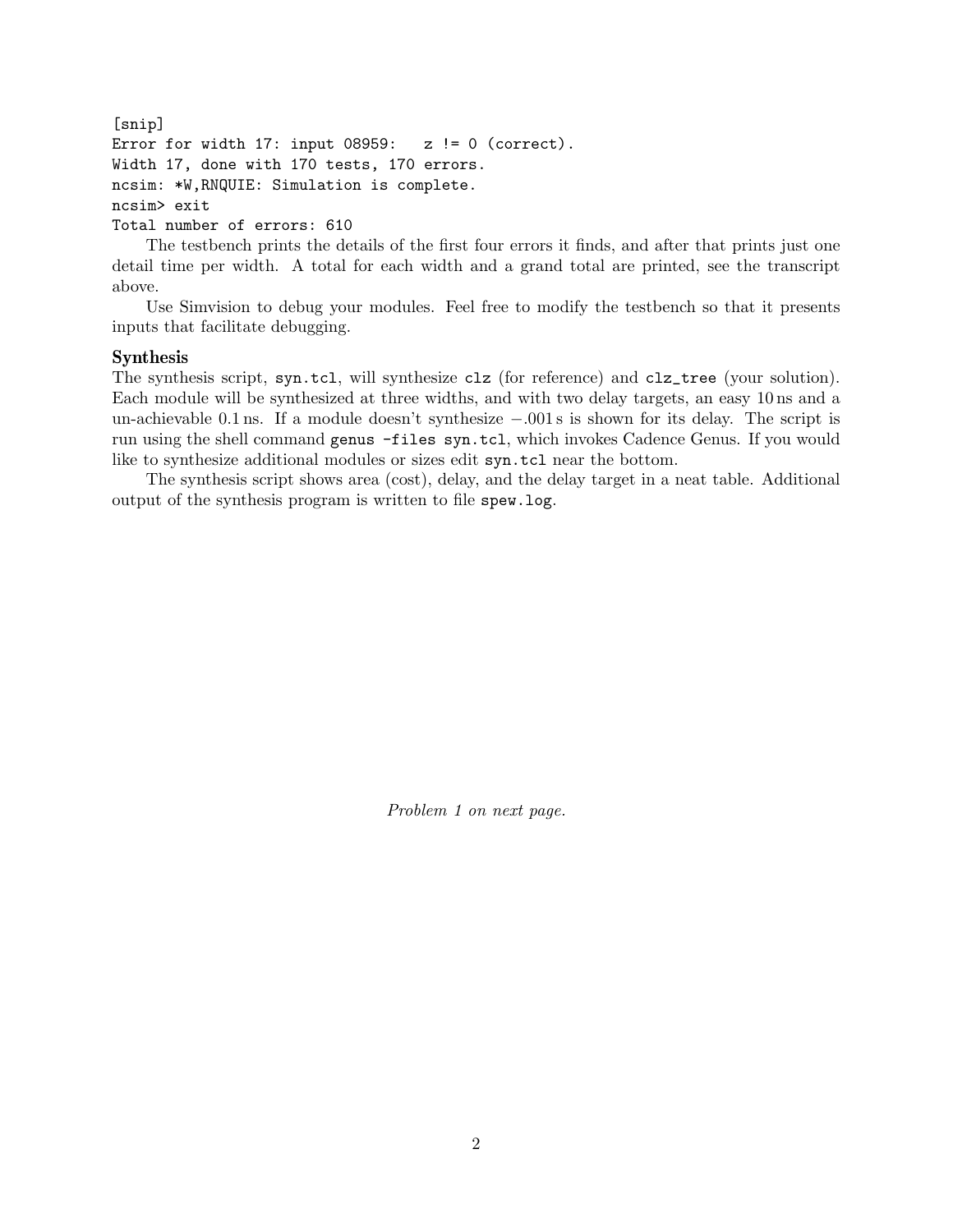**Problem 1:** Complete module clz\_tree so that it computes the clz of its input in a tree-like fashion. For the non-terminal case it should instantiate two clz\_tree modules and each should operate on part of the input, a. The outputs of these two modules should be appropriately combined. To help you get started, a recursive solution to Homework 1, mult\_tree, is in hw02.v.

An easy mistake to make is using the wrong sized variable in a module port connection. Previously the Verilog software (ncelab to be precise) would issue a warning which was easy to miss. Now a port size mismatch is a fatal error.

For maximum credit do not use adders in your design. Adders can be avoided if the size of the low module is always a power of 2.

See the Verilog code check boxes for additional items to check for.

The solution appears below. The partial-credit solution, using an adder, appears first.

```
/// SOLUTION – With Adder. Two points would be deducted.
module clz_tree_fat
  #( int w = 19, int ww = $c \log(2(w+1)))
   ( output uwire [ww:1] nlz, input uwire [w:1] a );
   if (w == 1) begin
      assign nlz = \tilde{a};
   end else begin
      localparam int wlo = w/2;
      localparam int whi = w - wlo;
      localparam int wwlo = clog2(wlo+1);localparam int wwhi = \frac{\cosh(1)}{\cosh(1)};
      uwire [wwlo:1] lz_lo;
      uwire [wwhi:1] lz_hi;
      clz_tree_fat #(wlo) clo( lz_lo, a[wlo:1] );
      clz_tree_fat #(whi) chi( lz_hi, a[w:wlo+1] );
      assign nlz = lz_hi < whi ? lz_hi : whi + lz_lo;
```
end

endmodule

The better solution, without the adder, is on the next page.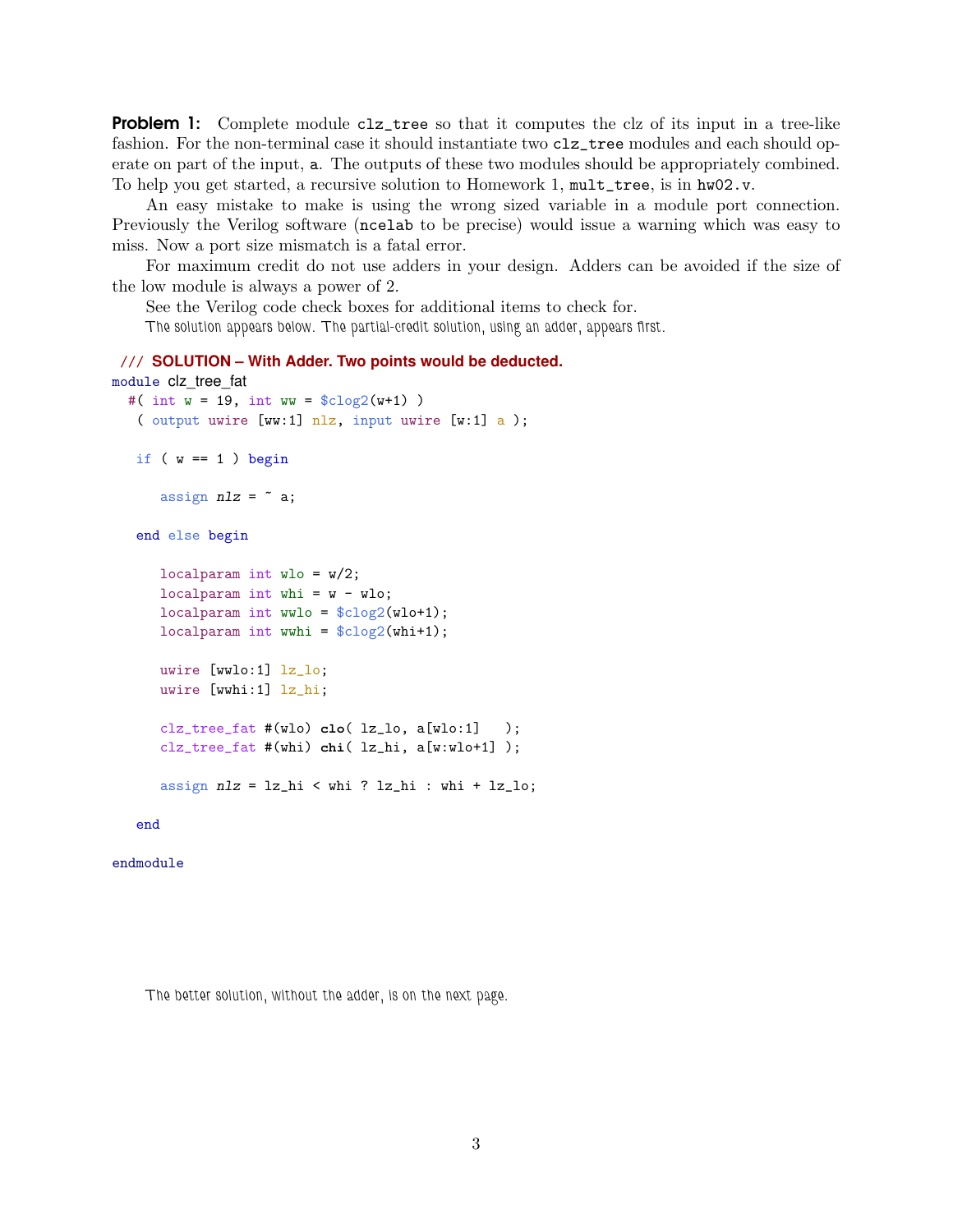The solution below avoids an adder by setting the size of the hi module to a power of 2. If all of the high bits are zero, then the clz is the count of the number of low bits, plus a power of 2. The power of 2 to add is parameter lhi (see the code).

#### /// **SOLUTION – Without Adder**

```
module clz_tree #( int w = 19, int ww = cloq2(w+1))
                ( output uwire [ww-1:0] nlz, input uwire [w-1:0] a );
   if (w == 1) begin
      assign nlz = !a[0];end else if ( w == 2 ) begin
      assign nlz = { |a[0] \&x |a[1], |a[1] \&x a[0] };end else begin
      // Set whi to the largest power of 2 strictly less than w.
      //
      localparam int lhi = \frac{\cosh(\theta)}{\cosh(\theta)} - 1;
      localparam int whi = 1 << lhi;
      localparam int wwhi = lhi + 1;
      // Then set wlo to the number of remaining bits.
      //
      localparam int wlo = w - whi;
      localparam int wwlo = \frac{2}{2}(w10+1);
      uwire [wwlo-1:0] nlz_lo;
      uwire [wwhi-1:0] nlz_hi;
      // Instantiate recursive modules.
      //
      clz_tree #(wlo) clo( nlz_lo, a[wlo-1:0] );
      clz_tree #(whi) chi( nlz_hi, a[w-1:wlo] );
      // Split the nlz_lo and nlz_hi outputs into "overflow" bits,
      // ov_lo and ov_hi, and the remaining bits lz_lo and lz_hi.
      // There is no overflow bit if the size is not a power of two.
      // Because whi is always a power of two it will always have an
      // overflow bit.
      //
      uwire ov_lo, ov_hi;
      uwire [lhi-1:0] lz_lo, lz_hi;
      // The hi bits are easy because there's always an overflow.
      assign \{ov\_hi, lz\_hi\} = nlz_hi;
      if (wlo == whi) assign \{ov_lo, lz_lo\} = nlz_lo;else assign lz_lo = nlz_lo;
```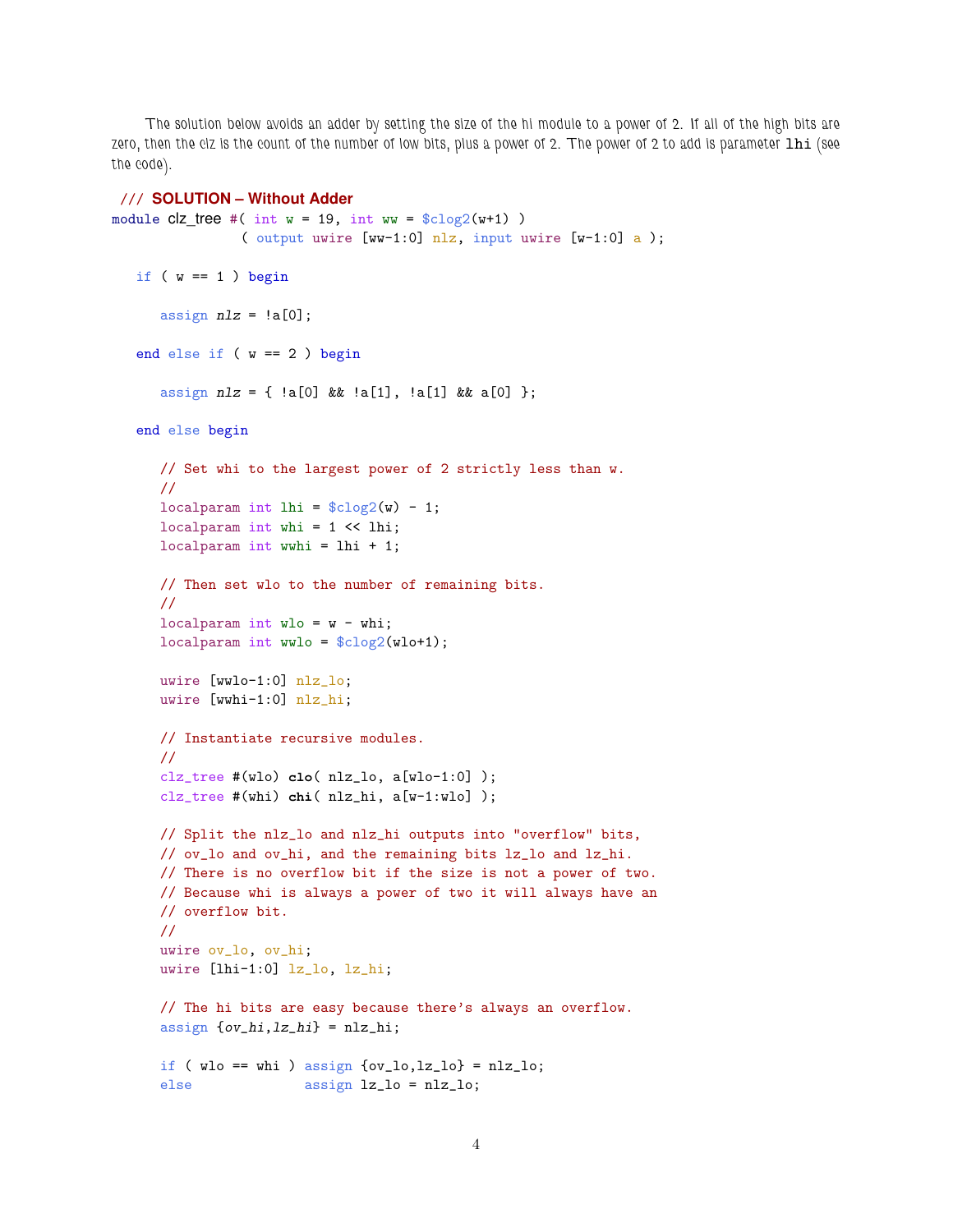```
// If the high bits are all zeros, use the count from the lo
// bits and then further below effectively add whi to nlz.
//
assign nlz[1hi-1:0] = ov_hi ? lz_lo : lz_hi;
// Next, add on the overflow bits without using an adder.
//
// The first case, wlo==whi, is for when both wlo and whi (and
// w) are all powers of two. In that case we must compute two
// more bits of nlz. If ov_hi is zero they are both zero because
// the number of leading zeros will be strictly less than whi.
// If ov_hi is one then the high two bits will be 1 + ov_lo.
//
// In the second case, (the else which means whi>wlo), there is
// no ov_lo bit. So the most significant bit is 0 if ov_hi is
// zero and 1 if ov_hi is one.
if ( wlo == whi )assign nlz[1hi+1:1hi] = ov_hi ? { ov_lo, lov_lo } : 2'b0;
else
  assign nlz[1hi] = ov_hi;
```

```
end
```
endmodule